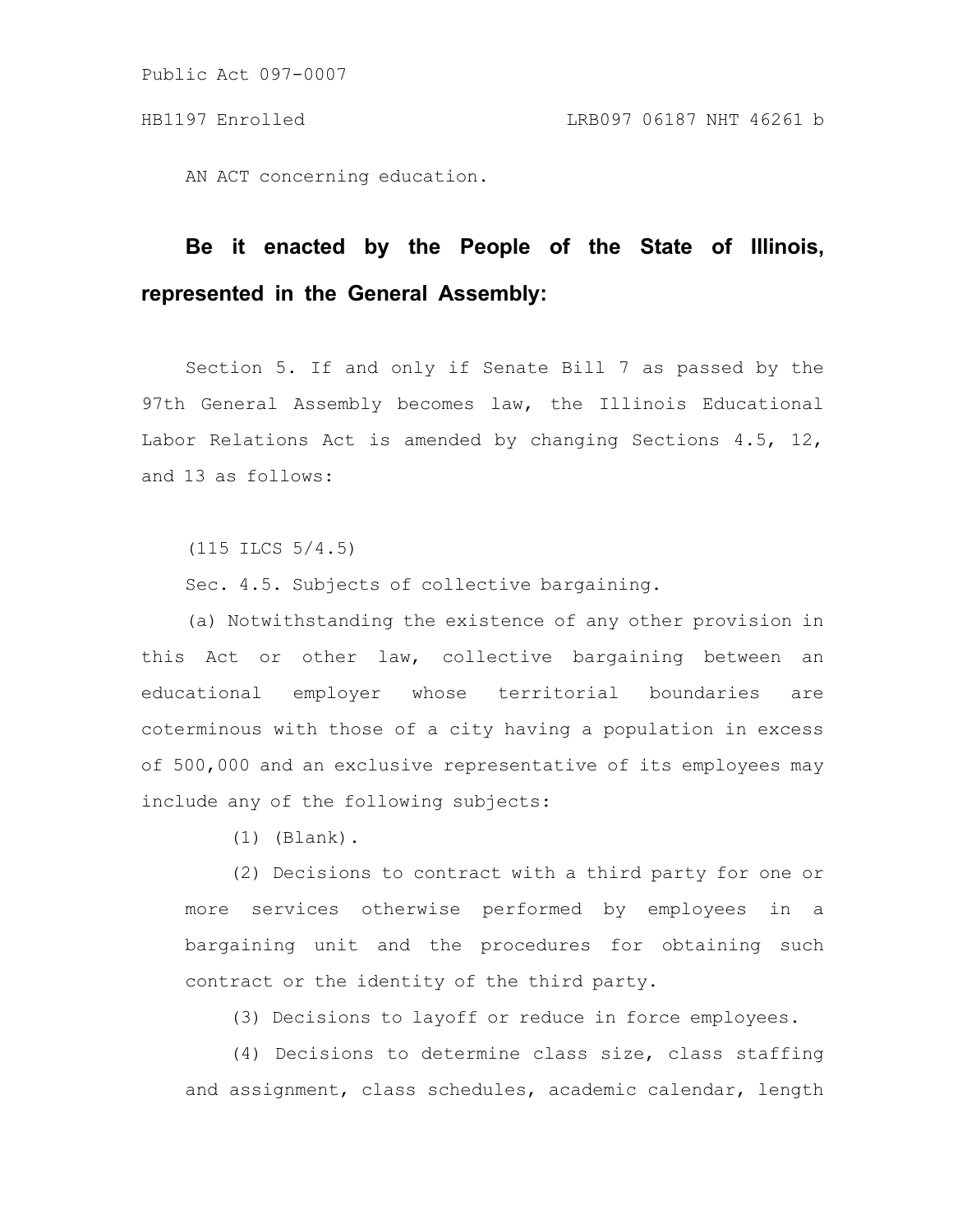of the work and school day with respect to a public school district organized under Article 34 of the School Code only, length of the work and school year with respect to a public school district organized under Article 34 of the School Code only, hours and places of instruction, or pupil assessment policies.

(5) Decisions concerning use and staffing of experimental or pilot programs and decisions concerning use of technology to deliver educational programs and services and staffing to provide the technology.

(b) The subject or matters described in subsection (a) are permissive subjects of bargaining between an educational employer and an exclusive representative of its employees and, for the purpose of this Act, are within the sole discretion of the educational employer to decide to bargain, provided that the educational employer is required to bargain over the impact of a decision concerning such subject or matter on the bargaining unit upon request by the exclusive representative. During this bargaining, the educational employer shall not be precluded from implementing its decision. If, after a reasonable period of bargaining, a dispute or impasse exists between the educational employer and the exclusive representative, the dispute or impasse shall be resolved exclusively as set forth in subsection (b) of Section 12 of this Act in lieu of a strike under Section 13 of this Act. Neither the Board nor any mediator or fact-finder appointed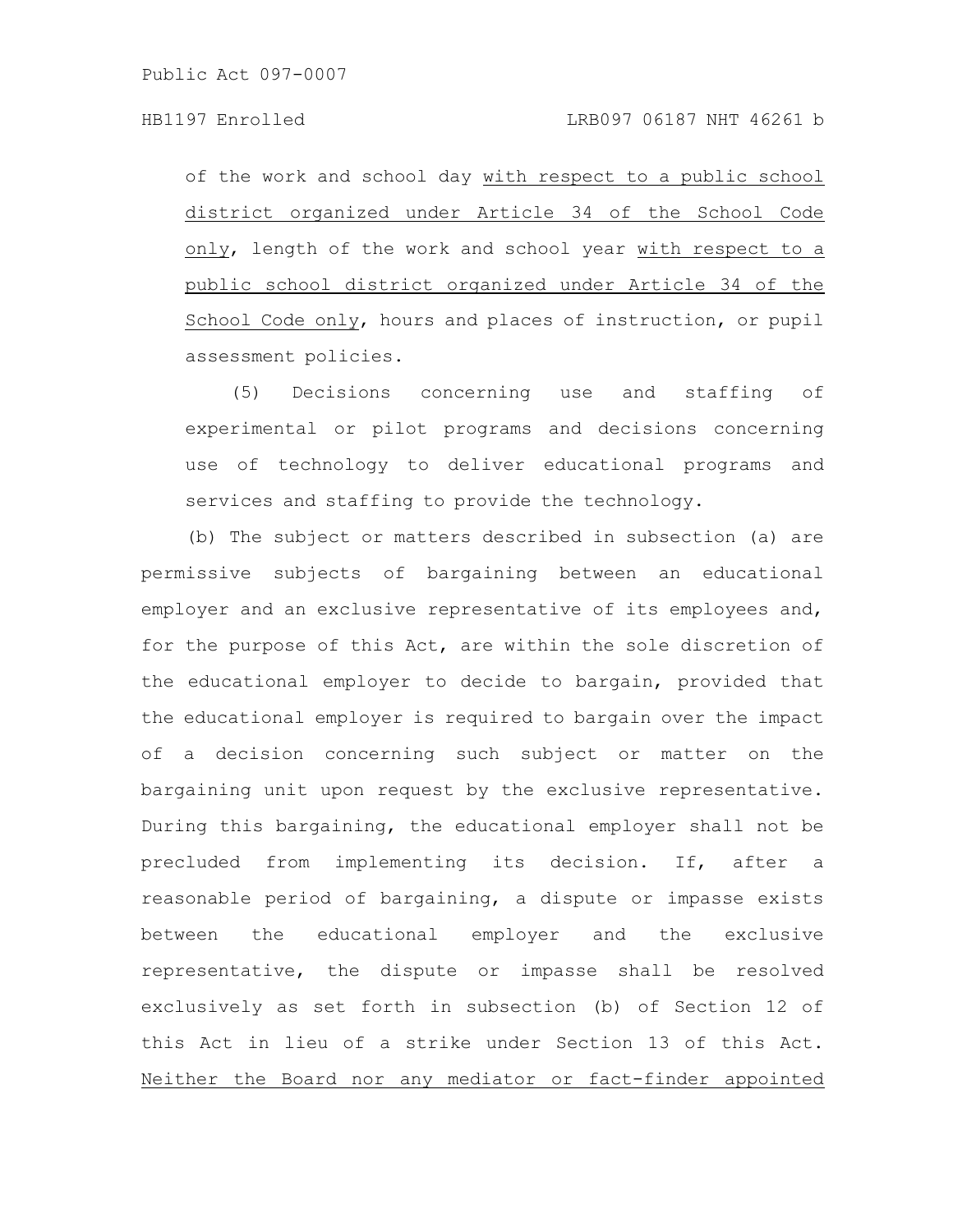pursuant to subsection (a-10) of Section 12 of this Act shall have jurisdiction over such a dispute or impasse.

(c) A provision in a collective bargaining agreement that was rendered null and void because it involved a prohibited subject of collective bargaining under this subsection (c) as this subsection (c) existed before the effective date of this amendatory Act of the 93rd General Assembly remains null and void and shall not otherwise be reinstated in any successor agreement unless the educational employer and exclusive representative otherwise agree to include an agreement reached on a subject or matter described in subsection (a) of this Section as subsection (a) existed before this amendatory Act of the 93rd General Assembly.

(Source: P.A. 93-3, eff. 4-16-03; 09700SB0007enr.)

(115 ILCS 5/12) (from Ch. 48, par. 1712)

Sec. 12. Impasse procedures.

(a) This subsection (a) applies only to collective bargaining between an educational employer that is not a public school district organized under Article 34 of the School Code and an exclusive representative of its employees. If the parties engaged in collective bargaining have not reached an agreement by 90 days before the scheduled start of the forthcoming school year, the parties shall notify the Illinois Educational Labor Relations Board concerning the status of negotiations. This notice shall include a statement on whether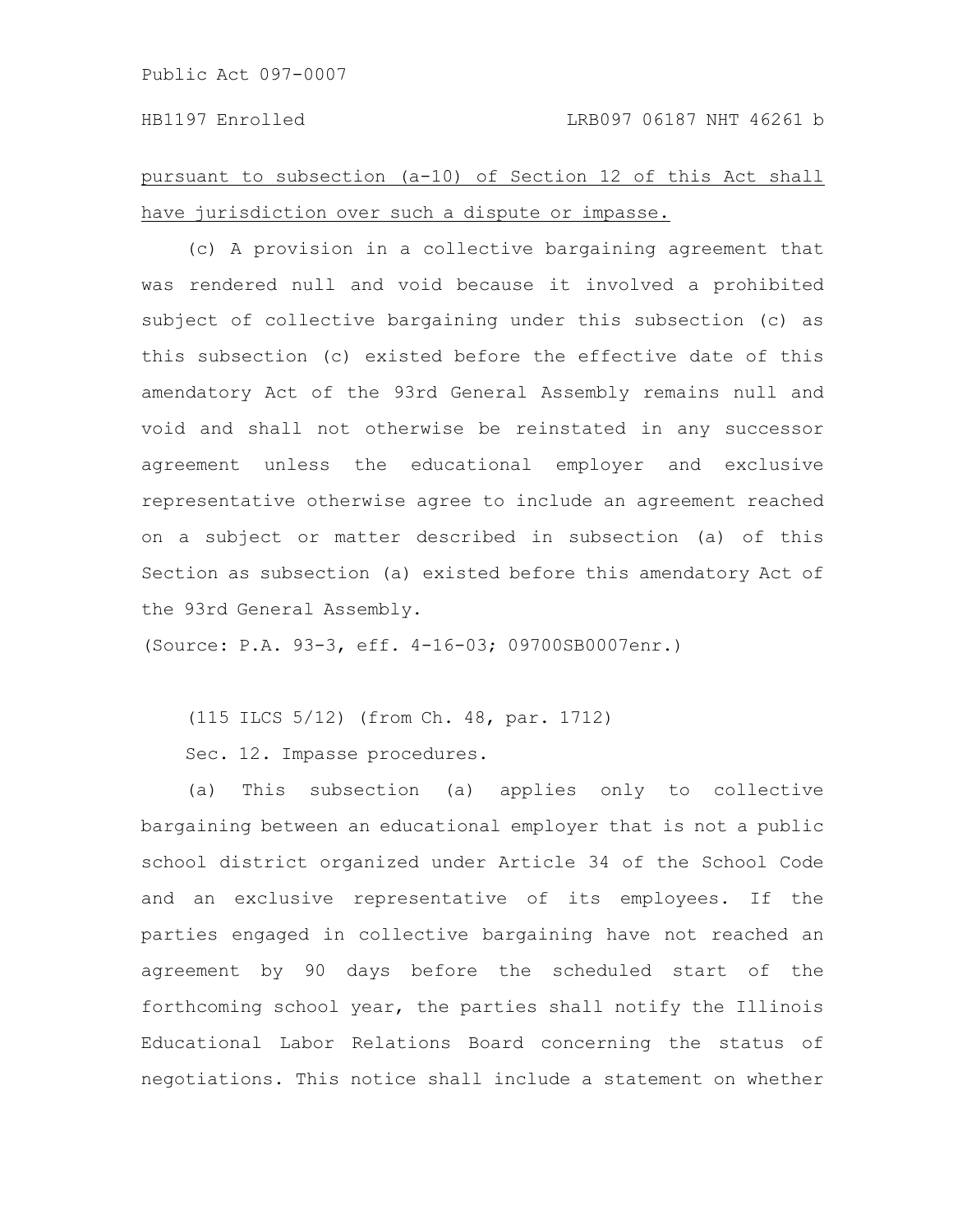mediation has been used.

Upon demand of either party, collective bargaining between the employer and an exclusive bargaining representative must begin within 60 days of the date of certification of the representative by the Board, or in the case of an existing exclusive bargaining representative, within 60 days of the receipt by a party of a demand to bargain issued by the other party. Once commenced, collective bargaining must continue for at least a 60 day period, unless a contract is entered into.

Except as otherwise provided in subsection (b) of this Section, if after a reasonable period of negotiation and within 90 days of the scheduled start of the forth-coming school year, the parties engaged in collective bargaining have reached an impasse, either party may petition the Board to initiate mediation. Alternatively, the Board on its own motion may initiate mediation during this period. However, mediation shall be initiated by the Board at any time when jointly requested by the parties and the services of the mediators shall continuously be made available to the employer and to the exclusive bargaining representative for purposes of arbitration of grievances and mediation or arbitration of contract disputes. If requested by the parties, the mediator may perform fact-finding and in so doing conduct hearings and make written findings and recommendations for resolution of the dispute. Such mediation shall be provided by the Board and shall be held before qualified impartial individuals. Nothing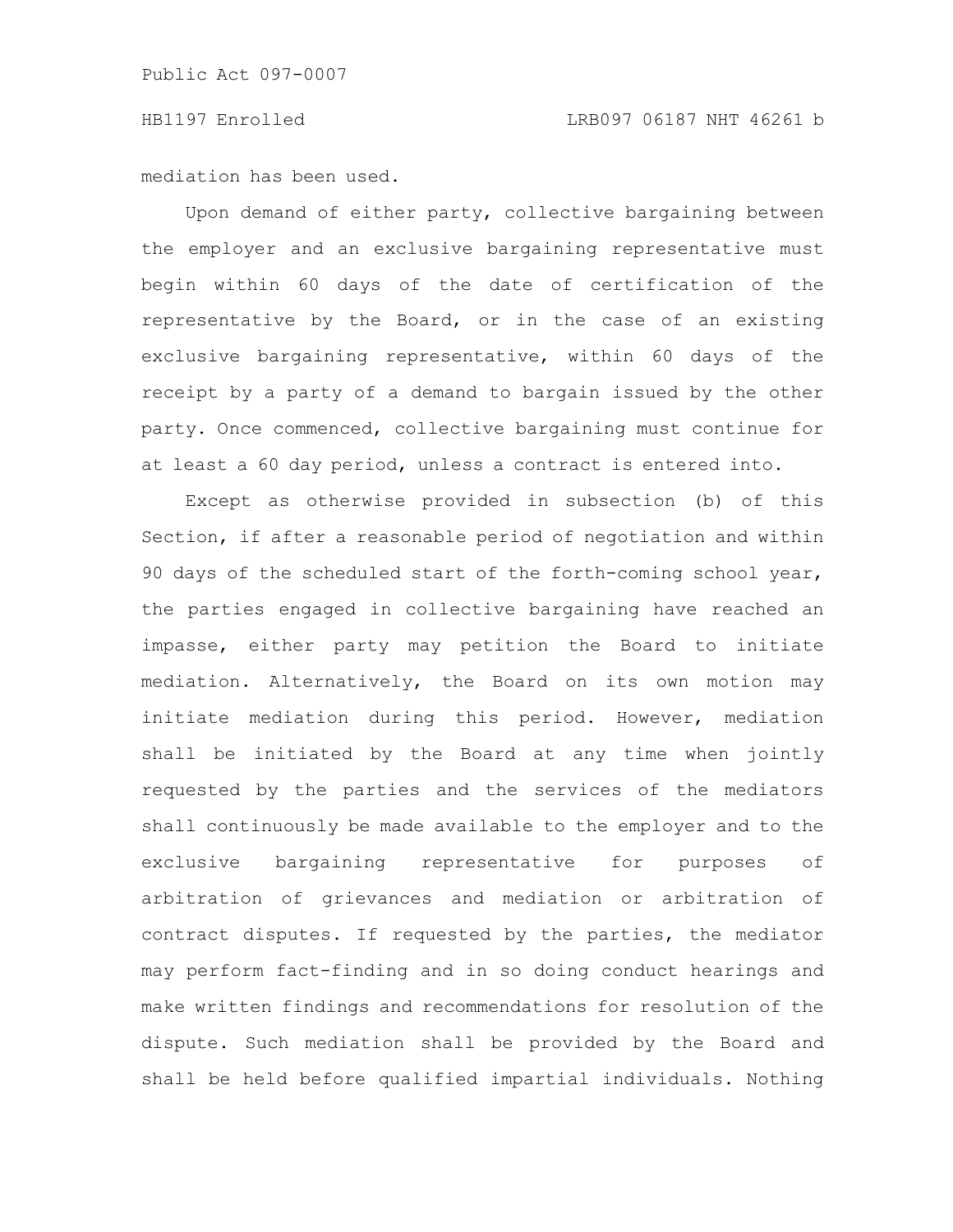prohibits the use of other individuals or organizations such as the Federal Mediation and Conciliation Service or the American Arbitration Association selected by both the exclusive bargaining representative and the employer.

If the parties engaged in collective bargaining fail to reach an agreement within 45 days of the scheduled start of the forthcoming school year and have not requested mediation, the Illinois Educational Labor Relations Board shall invoke mediation.

Whenever mediation is initiated or invoked under this subsection (a), the parties may stipulate to defer selection of a mediator in accordance with rules adopted by the Board.

(a-5) This subsection (a-5) applies only to collective bargaining between a public school district or a combination of public school districts, including, but not limited to, joint cooperatives, that is not organized under Article 34 of the School Code and an exclusive representative of its employees.

(1) Any time 15 days after mediation has commenced after 15 days of mediation, either party may declare an impasse. The mediator may declare an impasse at any time during the mediation process. Notification of an impasse must be filed in writing with the Board, and copies of the notification must be submitted to the parties on the same day the notification is filed with the Board.

(2) Within 7 days after the declaration of impasse, each party shall submit to the mediator, the Board, and the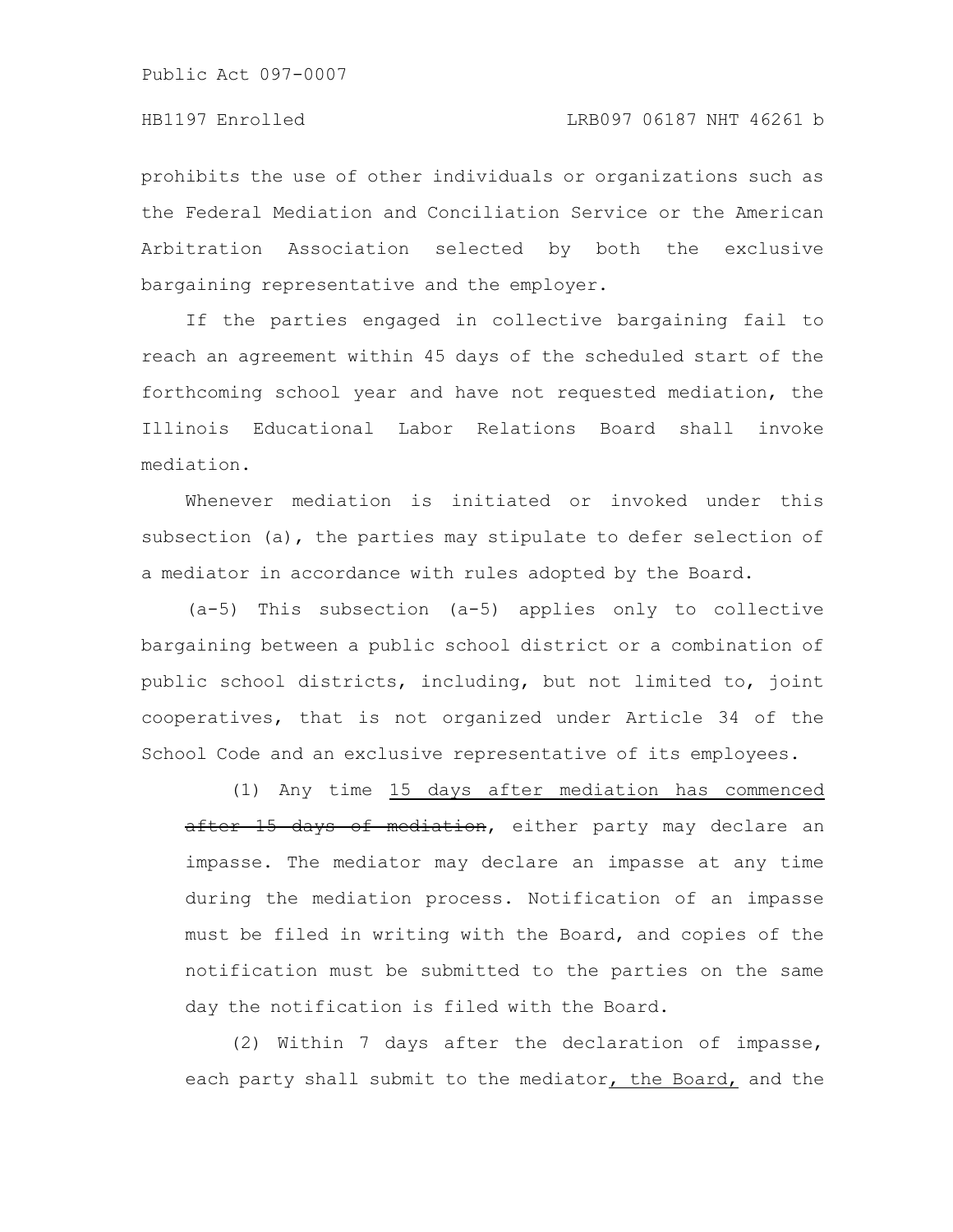other party in writing the final offer of the party, including a cost summary of the offer. Seven days after receipt of the parties' final offers, the Board mediator shall make public the final offers and each party's cost summary dealing with those issues on which the parties have failed to reach agreement by immediately posting the offers on its Internet website, unless otherwise notified by the mediator or jointly by the parties that agreement has been reached. The mediator shall make the final offers public by filing them with the Board, which shall immediately post the offers on its Internet website. On the same day of publication by the mediator, at a minimum, the school district shall distribute notice of the availability of the offers on the Board's Internet website to all news media that have filed an annual request for notices from the school district pursuant to Section 2.02 of the Open Meetings Act.

(a-10) This subsection (a-10) applies only to collective bargaining between a public school district organized under Article 34 of the School Code and an exclusive representative of its employees.

(1) For collective bargaining agreements between an educational employer to which this subsection (a-10) applies whose territorial boundaries are coterminous with those of a city having a population in excess of 500,000 and an exclusive representative of its employees, if the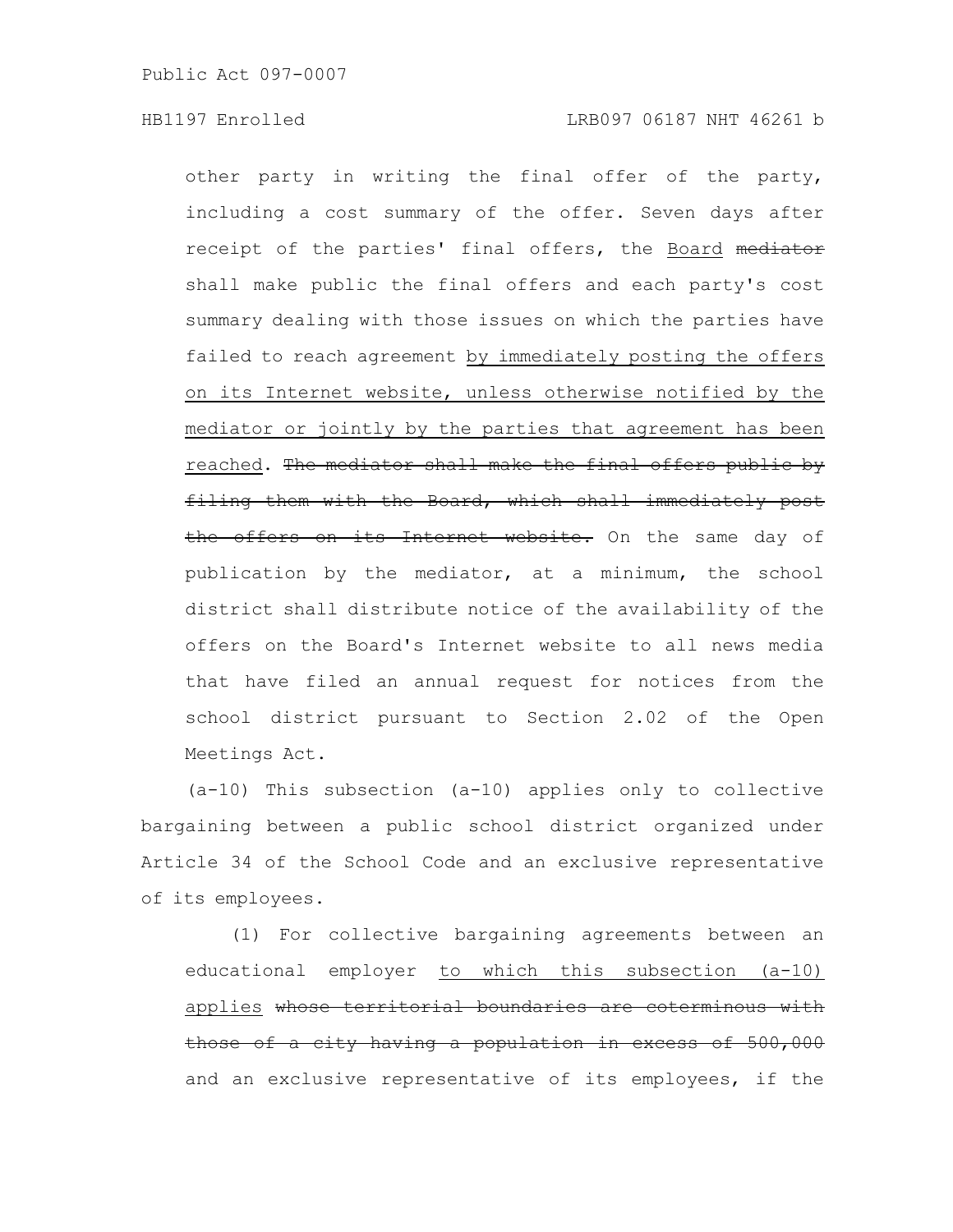parties fail to reach an agreement after a reasonable period of mediation, the dispute shall be submitted to fact-finding in accordance with this subsection (a-10). Either the educational employer or the exclusive representative may initiate fact-finding by submitting a written demand to the other party with a copy of the demand submitted simultaneously to the Board.

(2) Within 3 days following a party's demand for fact-finding, each party shall appoint one member of the fact-finding panel, unless the parties agree to proceed without a tri-partite panel. Following these appointments, if any, the parties shall select a qualified impartial individual to serve as the fact-finder and chairperson of the fact-finding panel, if applicable. An individual shall be considered qualified to serve as the fact-finder and chairperson of the fact-finding panel, if applicable, if he or she was not the same individual who was appointed as the mediator and if he or she satisfies the following requirements: membership in good standing with the National Academy of Arbitrators, Federal Mediation and Conciliation Service, or American Arbitration Association for a minimum of 10 years; membership on the mediation roster for the Illinois Labor Relations Board or Illinois Educational Labor Relations Board; issuance of at least 5 interest arbitration awards arising under the Illinois Public Labor Relations Act; and participation in impasse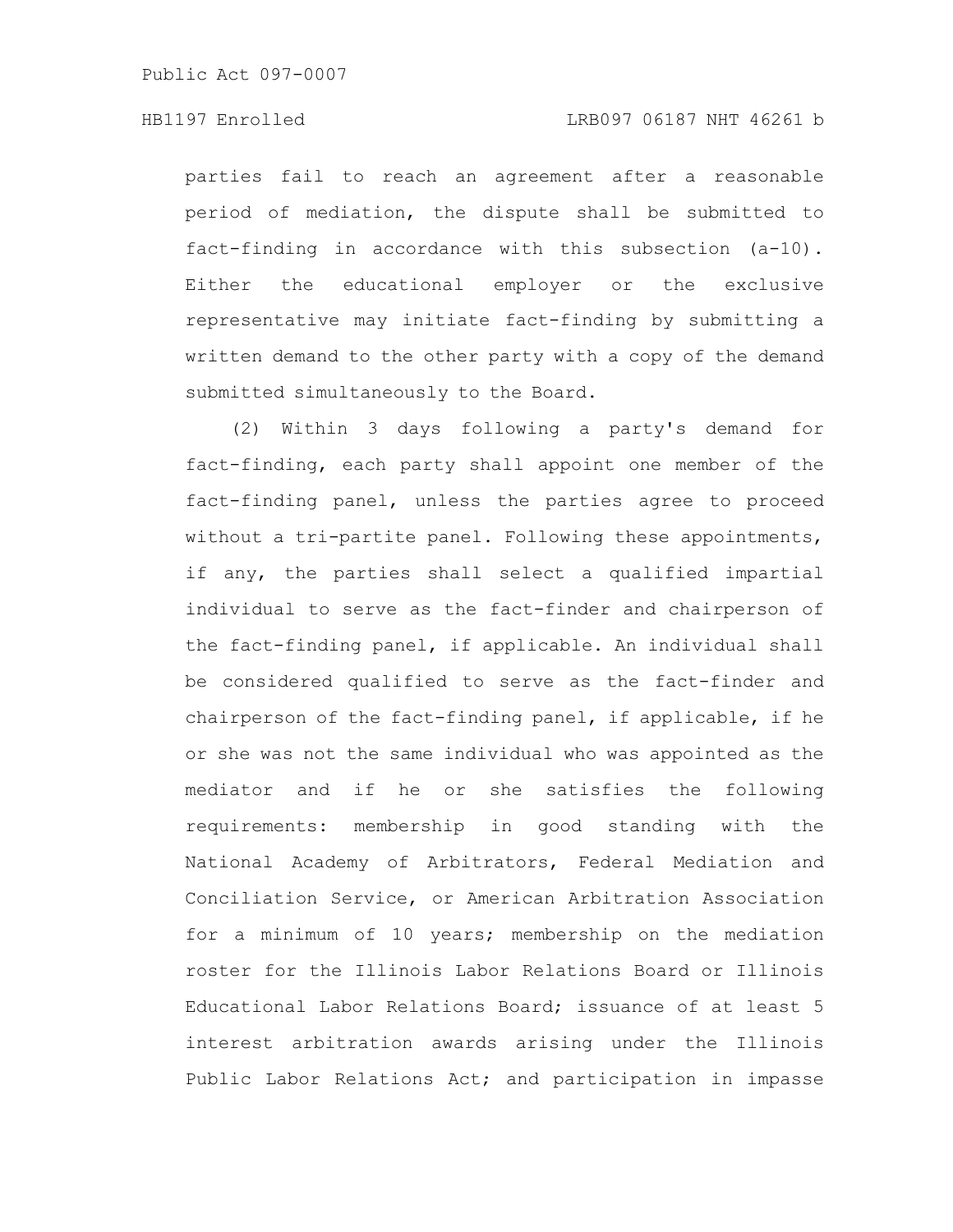## HB1197 Enrolled LRB097 06187 NHT 46261 b

resolution processes arising under private or public sector collective bargaining statutes in other states. If the parties are unable to agree on a fact-finder, the parties shall request a panel of fact-finders who satisfy the requirements set forth in this paragraph (2) from either the Federal Mediation and Conciliation Service or the American Arbitration Association and shall select a fact-finder from such panel in accordance with the procedures established by the organization providing the panel.

(3) The fact-finder shall have the following duties and powers:

(A) to require the parties to submit a statement of disputed issues and their positions regarding each issue either jointly or separately;

(B) to identify disputed issues that are economic in nature;

(C) to meet with the parties either separately or in executive sessions;

(D) to conduct hearings and regulate the time, place, course, and manner of the hearings;

(E) to request the Board to issue subpoenas requiring the attendance and testimony of witnesses or the production of evidence;

(F) to administer oaths and affirmations;

(G) to examine witnesses and documents;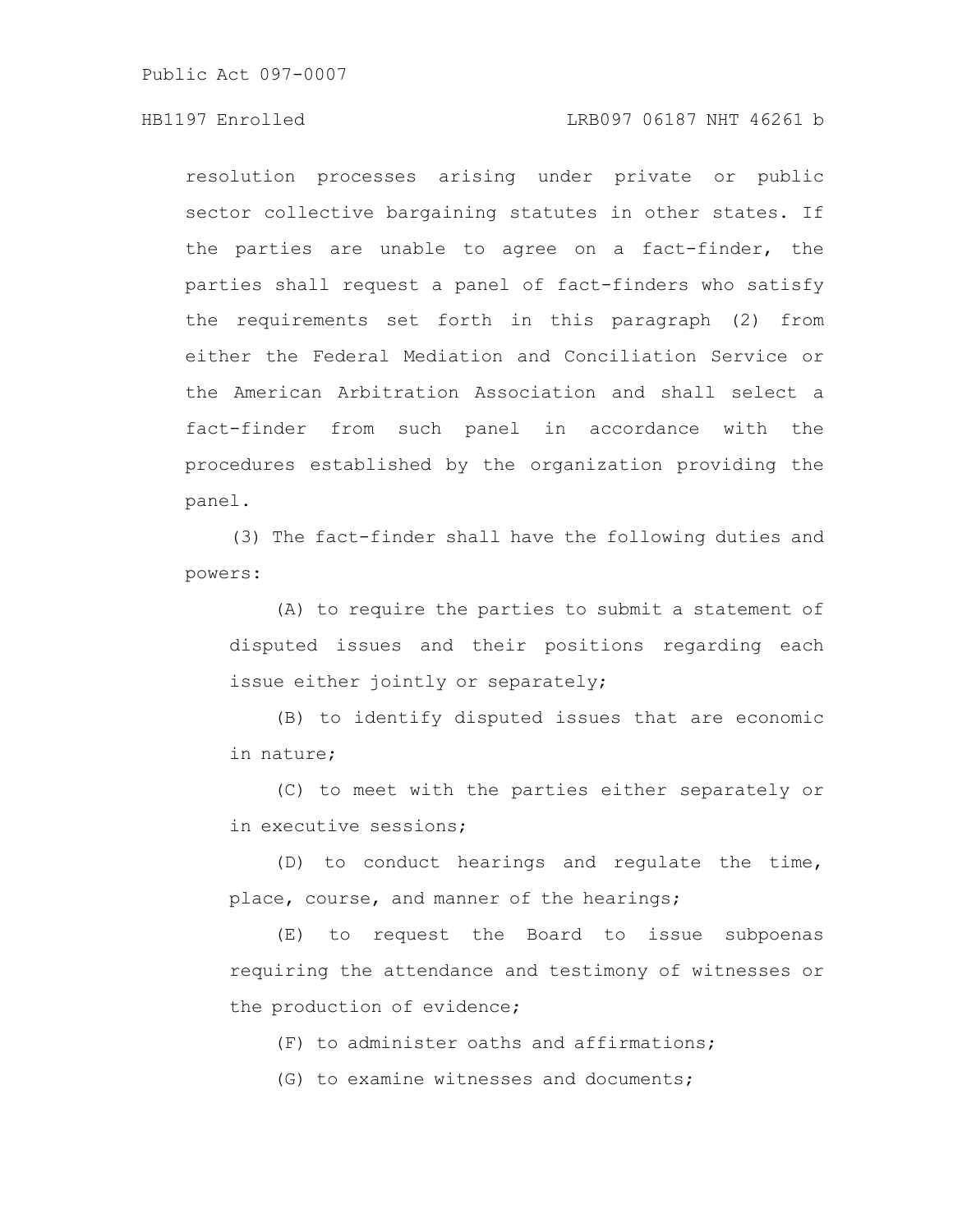(H) to create a full and complete written record of the hearings;

(I) to attempt mediation or remand a disputed issue to the parties for further collective bargaining;

(J) to require the parties to submit final offers for each disputed issue either individually or as a package or as a combination of both; and

(K) to employ any other measures deemed appropriate to resolve the impasse.

(4) If the dispute is not settled within 75 days after the appointment of the fact-finding panel, the fact-finding panel shall issue a private report to the parties that contains advisory findings of fact and recommended terms of settlement for all disputed issues and that sets forth a rationale for each recommendation. The fact-finding panel, acting by a majority of its members, shall base its findings and recommendations upon the following criteria as applicable:

(A) the lawful authority of the employer;

(B) the federal and State statutes or local ordinances and resolutions applicable to the employer;

(C) prior collective bargaining agreements and the bargaining history between the parties;

(D) stipulations of the parties;

(E) the interests and welfare of the public and the students and families served by the employer;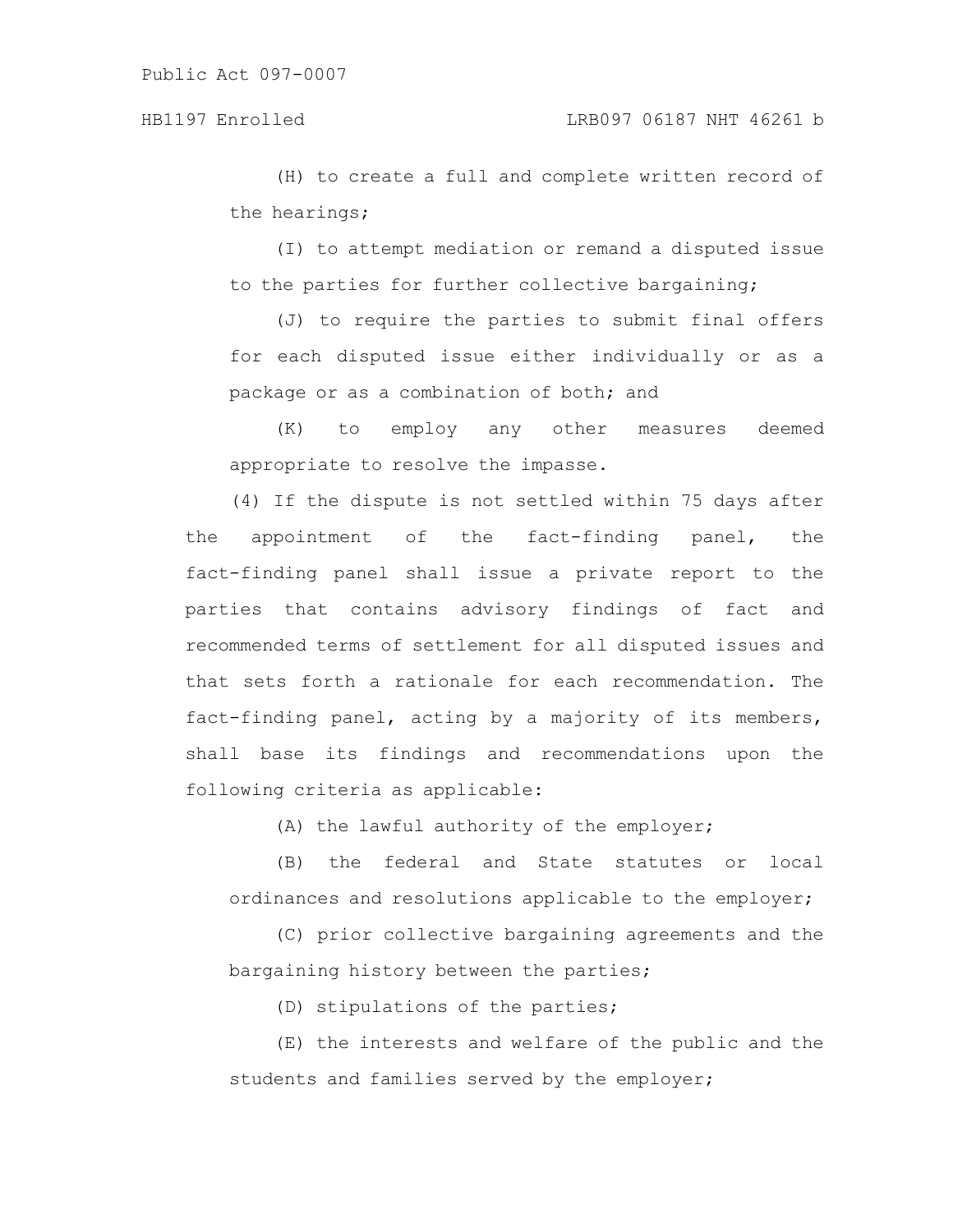## HB1197 Enrolled LRB097 06187 NHT 46261 b

(F) the employer's financial ability to fund the proposals based on existing available resources, provided that such ability is not predicated on an assumption that lines of credit or reserve funds are available or that the employer may or will receive or develop new sources of revenue or increase existing sources of revenue;

(G) the impact of any economic adjustments on the employer's ability to pursue its educational mission;

(H) the present and future general economic conditions in the locality and State;

(I) a comparison of the wages, hours, and conditions of employment of the employees involved in the dispute with the wages, hours, and conditions of employment of employees performing similar services in public education in the 10 largest U.S. cities;

(J) the average consumer prices in urban areas for goods and services, which is commonly known as the cost of living;

(K) the overall compensation presently received by the employees involved in the dispute, including direct wage compensation; vacations, holidays, and other excused time; insurance and pensions; medical and hospitalization benefits; the continuity and stability of employment and all other benefits received; and how each party's proposed compensation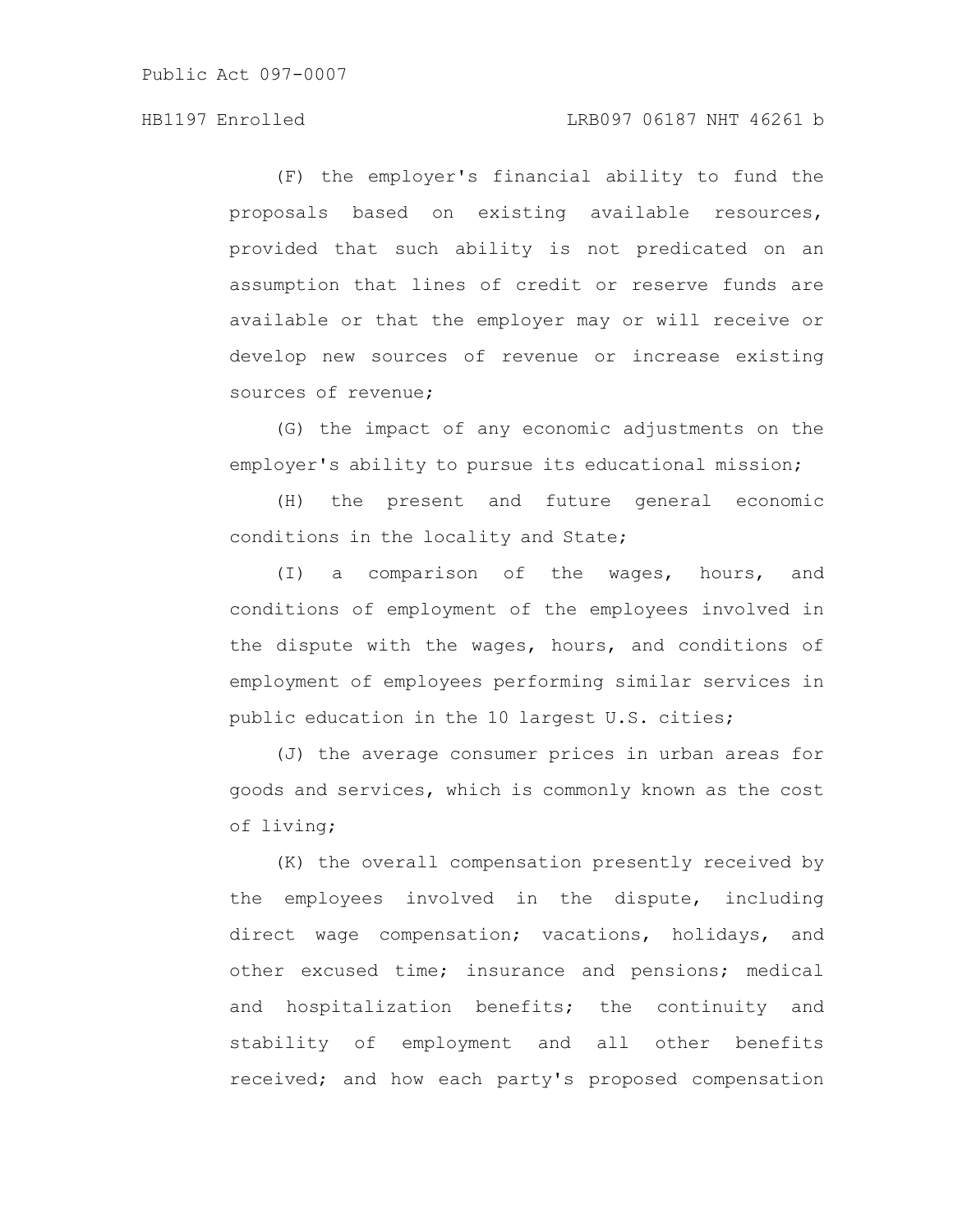structure supports the educational goals of the district;

(L) changes in any of the circumstances listed in items (A) through (K) of this paragraph (4) during the fact-finding proceedings;

(M) the effect that any term the parties are at impasse on has or may have on the overall educational environment, learning conditions, and working conditions with the school district; and

(N) the effect that any term the parties are at impasse on has or may have in promoting the public policy of this State.

(5) The fact-finding panel's recommended terms of settlement shall be deemed agreed upon by the parties as the final resolution of the disputed issues and incorporated into the collective bargaining agreement executed by the parties, unless either party tenders to the other party and the chairperson of the fact-finding panel a notice of rejection of the recommended terms of settlement with a rationale for the rejection, within 15 days after the date of issuance of the fact-finding panel's report. If either party submits a notice of rejection, the chairperson of the fact-finding panel shall publish the fact-finding panel's report and the notice of rejection for public information by delivering a copy to all newspapers of general circulation in the community with simultaneous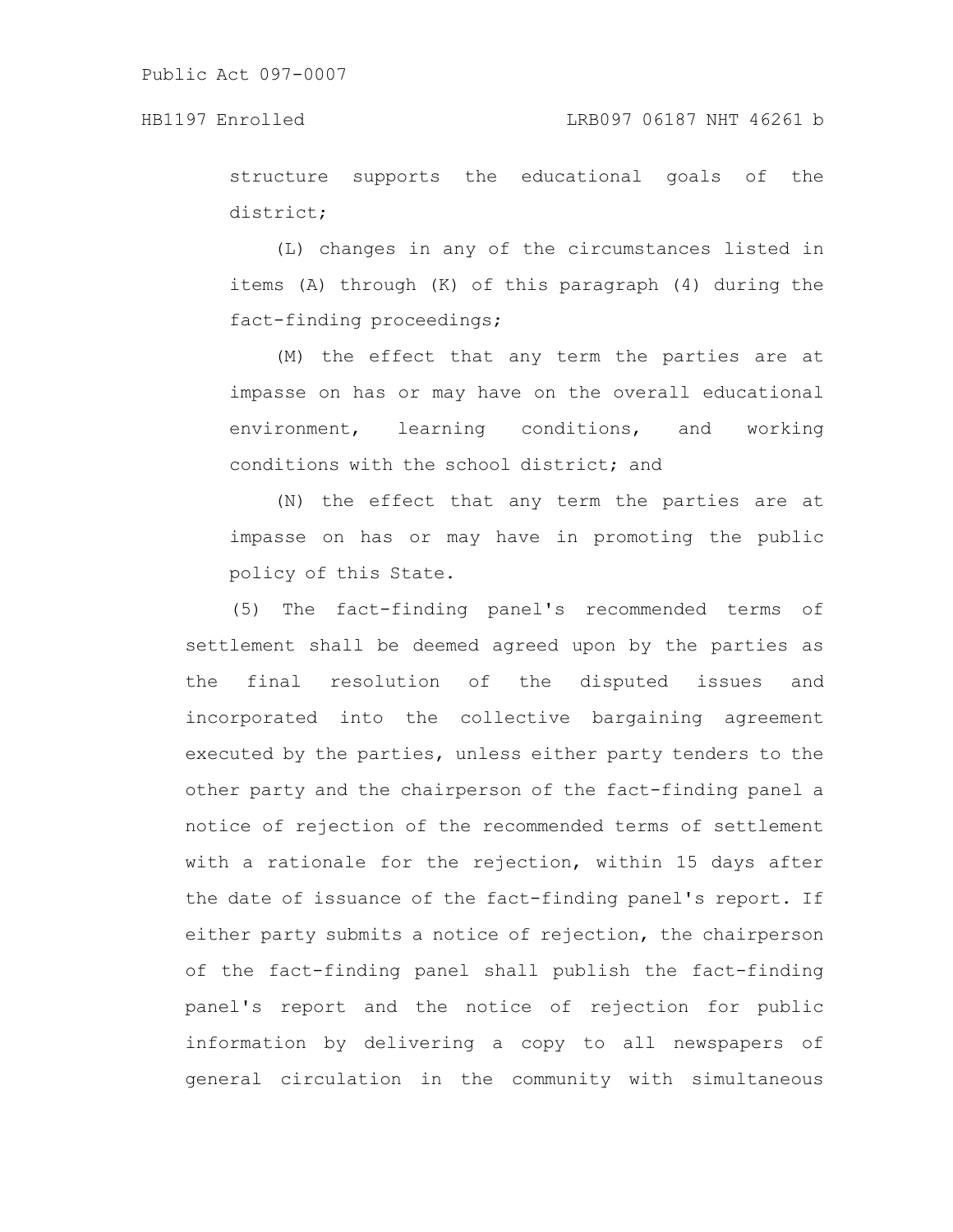written notice to the parties.

(b) If, after a period of bargaining of at least 60 days, a dispute or impasse exists between an educational employer whose territorial boundaries are coterminous with those of a city having a population in excess of 500,000 and the exclusive bargaining representative over a subject or matter set forth in Section 4.5 of this Act, the parties shall submit the dispute or impasse to the dispute resolution procedure agreed to between the parties. The procedure shall provide for mediation of disputes by a rotating mediation panel and may, at the request of either party, include the issuance of advisory findings of fact and recommendations. A dispute or impasse over any Section 4.5 subject shall not be resolved procedures set forth in this Act, and the Board, mediator, fact-finder has no jurisdiction over any Section The changes made to this subsection  $(b)$  by this amendatory of the 97th General Assembly are declarative of existing law.

(c) The costs of fact finding and mediation shall be shared equally between the employer and the exclusive bargaining agent, provided that, for purposes of mediation under this Act, if either party requests the use of mediation services from the Federal Mediation and Conciliation Service, the other party shall either join in such request or bear the additional cost of mediation services from another source. All other costs and expenses of complying with this Section must be borne by the party incurring them.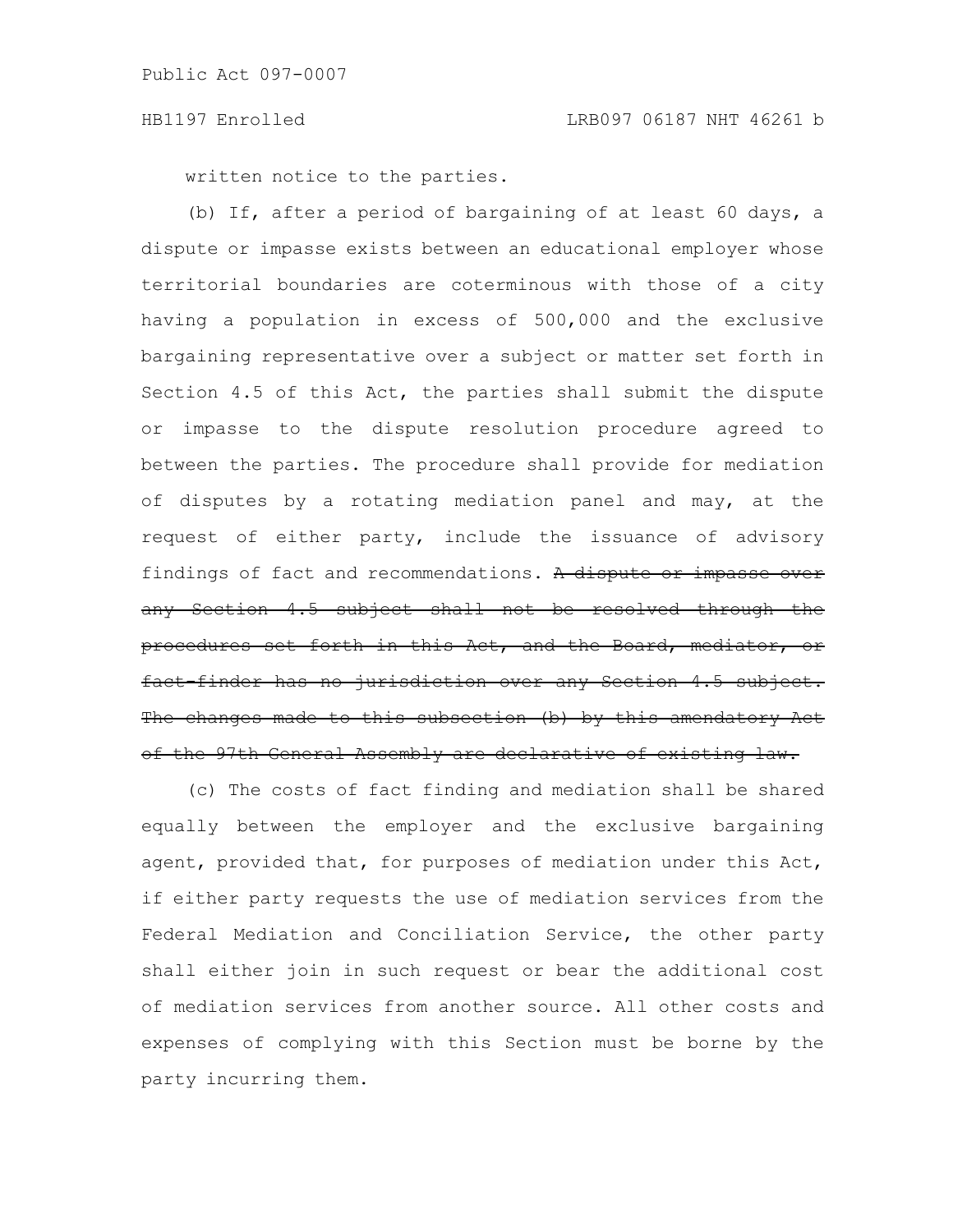(c-5) If an educational employer or exclusive bargaining representative refuses to participate in mediation or fact finding when required by this Section, the refusal shall be deemed a refusal to bargain in good faith.

(d) Nothing in this Act prevents an employer and an exclusive bargaining representative from mutually submitting to final and binding impartial arbitration unresolved issues concerning the terms of a new collective bargaining agreement. (Source: P.A. 93-3, eff. 4-16-03; 09700SB0007enr.)

(115 ILCS 5/13) (from Ch. 48, par. 1713)

Sec. 13. Strikes.

(a) Notwithstanding the existence of any other provision in this Act or other law, educational employees employed in school districts organized under Article 34 of the School Code shall not engage in a strike at any time during the 18 month period that commences on the effective date of this amendatory Act of 1995. An educational employee employed in a school district organized under Article 34 of the School Code who participates in a strike in violation of this Section is subject to discipline by the employer. In addition, no educational employer organized under Article 34 of the School Code may pay or cause to be paid to an educational employee who participates in a strike in violation of this subsection any wages or other compensation for any period during which an educational employee participates in the strike, except for wages or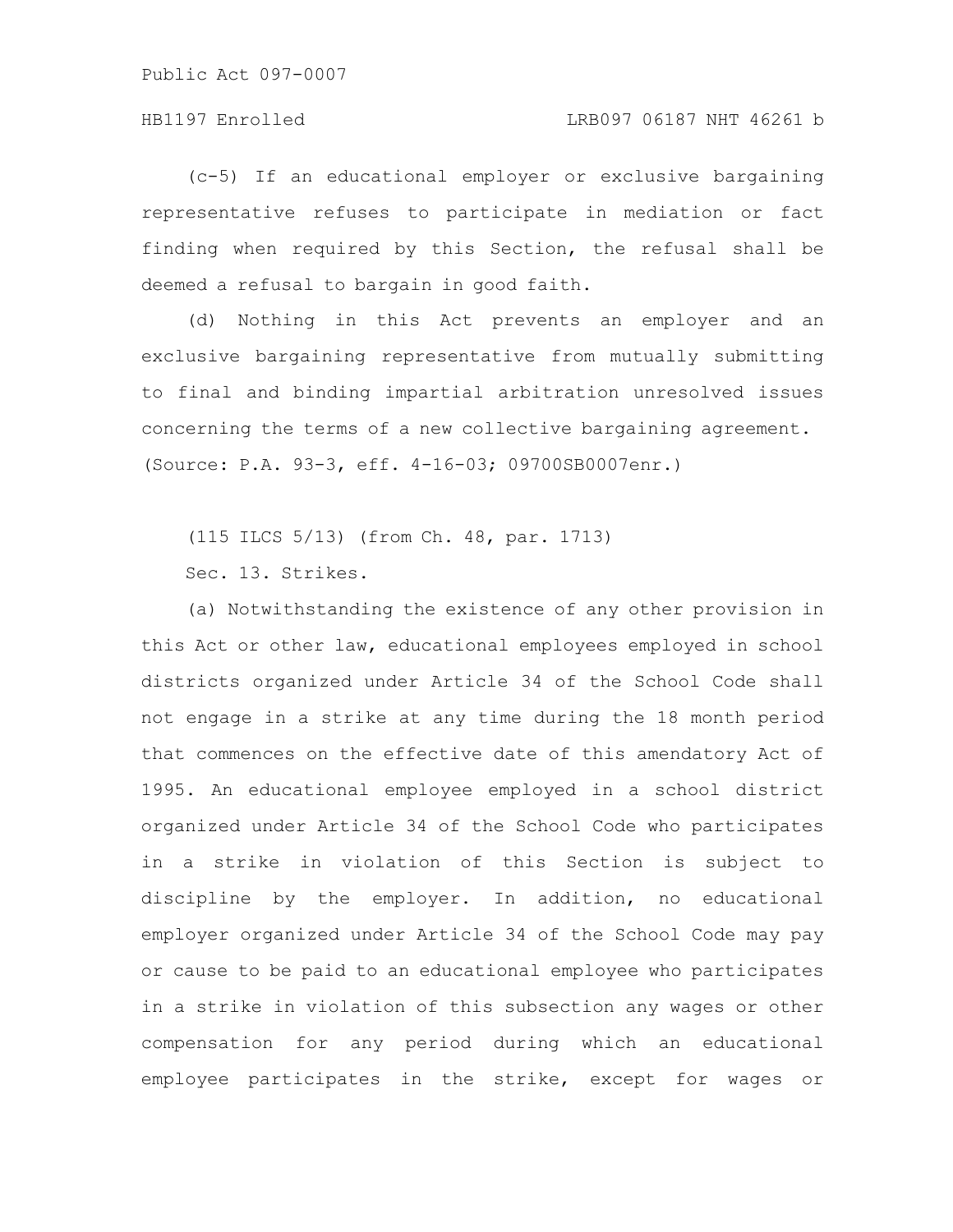compensation earned before participation in the strike. Notwithstanding the existence of any other provision in this Act or other law, during the 18-month period that strikes are prohibited under this subsection nothing in this subsection shall be construed to require an educational employer to submit to a binding dispute resolution process.

(b) Notwithstanding the existence of any other provision in this Act or any other law, educational employees other than those employed in a school district organized under Article 34 of the School Code and, after the expiration of the 18 month period that commences on the effective date of this amendatory Act of 1995, educational employees in a school district organized under Article 34 of the School Code shall not engage in a strike except under the following conditions:

(1) they are represented by an exclusive bargaining representative;

(2) mediation has been used without success and, if an impasse has been declared under subsection (a-5) of Section 12 of this Act, at least 14 days have elapsed after the mediator has made public the final offers;

(2.5) if fact-finding was invoked pursuant to subsection (a-10) of Section 12 of this Act, at least 30 days have elapsed after a fact-finding report has been released for public information;

(2.10) for educational employees employed in a school district organized under Article 34 of the School Code, at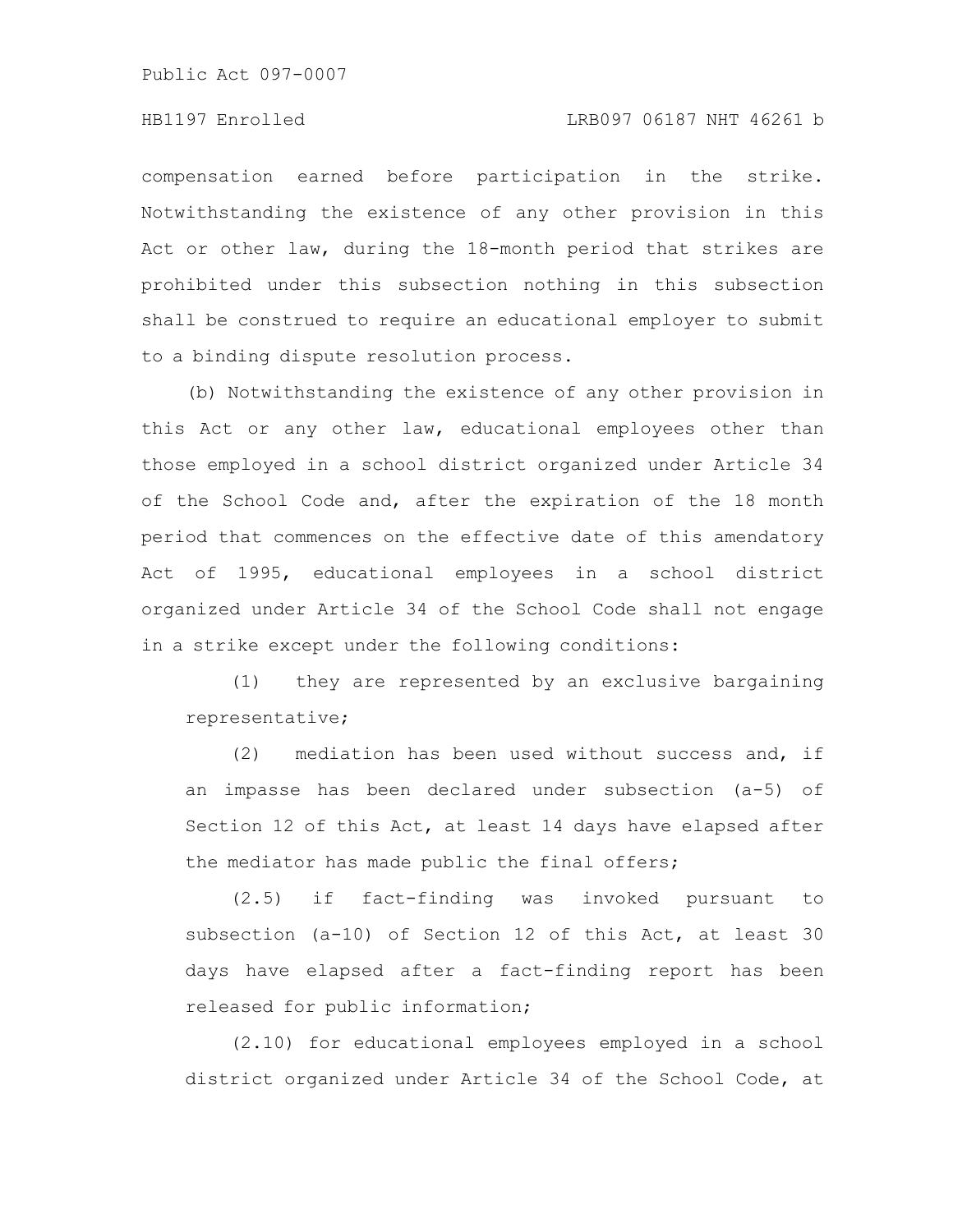least three-fourths of all bargaining unit employees who are members of the exclusive bargaining representative have affirmatively voted to authorize the strike; provided, however, that all members of the exclusive bargaining representative at the time of a strike authorization vote shall be eligible to vote;

(3) at least 10 days have elapsed after a notice of intent to strike has been given by the exclusive bargaining representative to the educational employer, the regional superintendent and the Illinois Educational Labor Relations Board;

(4) the collective bargaining agreement between the educational employer and educational employees, if any, has expired or been terminated; and

(5) the employer and the exclusive bargaining representative have not mutually submitted the unresolved issues to arbitration.

If, however, in the opinion of an employer the strike is or has become a clear and present danger to the health or safety of the public, the employer may initiate in the circuit court of the county in which such danger exists an action for relief which may include, but is not limited to, injunction. The court may grant appropriate relief upon the finding that such clear and present danger exists. An unfair practice or other evidence of lack of clean hands by the educational employer is a defense to such action. Except as provided for in this paragraph, the